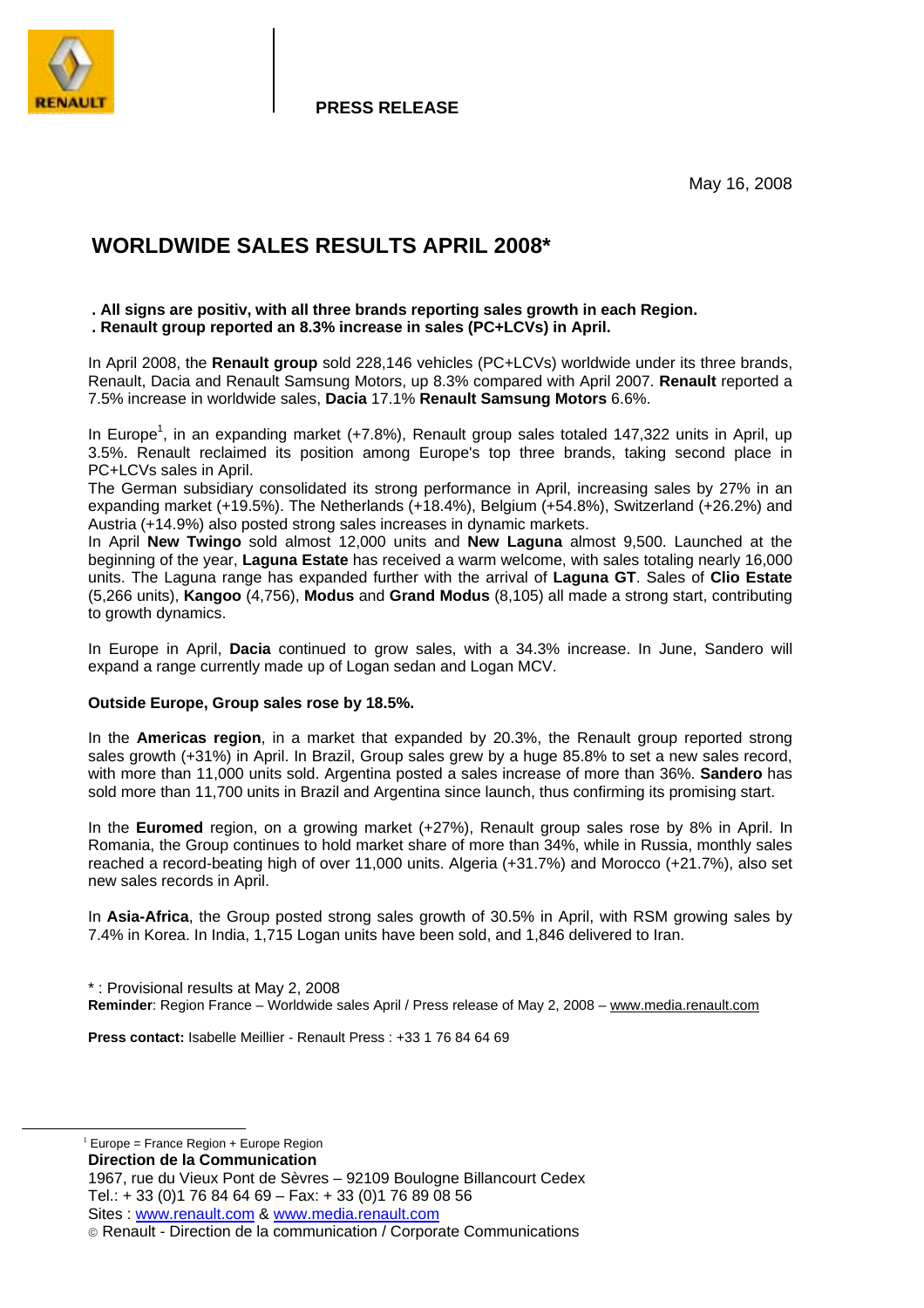## **Sales total by brand**

|                                 | April*     |            |             | <b>Total</b> |         |             |
|---------------------------------|------------|------------|-------------|--------------|---------|-------------|
|                                 | April 2008 | April 2007 | % variation | 2008         | 2007    | % variation |
| <b>RENAULT</b>                  |            |            |             |              |         |             |
| PC.                             | 165 312    | 150 873    | $+9.6%$     | 618 498      | 576 756 | $+7.2%$     |
| LCV                             | 31 171     | 31 831     | $-2.1%$     | 126 917      | 130 440 | $-2.7%$     |
| <b>PC+LCV</b>                   | 196 483    | 182704     | $+7.5%$     | 745 415      | 707 196 | $+5.4%$     |
| <b>RENAULT - SAMSUNG-MOTORS</b> |            |            |             |              |         |             |
| VP                              | 10 270     | 9634       | $+6.6%$     | 37 000       | 38 996  | $-5.1%$     |
| <b>DACIA</b>                    | 0          | 0          |             |              |         |             |
| PC.                             | 20 083     | 17 0 29    | $+17.9%$    | 78 816       | 61 013  | $+29.2%$    |
| <b>LCV</b>                      | 1 310      | 1 2 3 3    | $+6.2%$     | 5 1 0 1      | 2981    | $+71.1%$    |
| <b>PC+LCV</b>                   | 21 393     | 18 26 2    | $+17.1%$    | 83 917       | 63 994  | $+31.1%$    |
| <b>RENAULT Group</b>            |            |            |             |              |         |             |
| PC.                             | 195 665    | 177 536    | $+10.2%$    | 734 314      | 676 765 | $+8.5%$     |
| LCV                             | 32 481     | 33 064     | $-1.8%$     | 132 018      | 133 421 | $-1.1%$     |
| <b>PC+LCV</b>                   | 228 146    | 210 600    | $+8.3%$     | 866 332      | 810 186 | $+6.9%$     |

## **Total sales by region**

|                              | April*     |            |             | <b>Total</b> |         |             |
|------------------------------|------------|------------|-------------|--------------|---------|-------------|
|                              | April 2008 | April 2007 | % variation | 2008         | 2007    | % variation |
| France                       | 58 705     | 56 432     | $+4.0%$     | 230 683      | 218 155 | $+5.7%$     |
| Europe** (excl. France)      | 88 617     | 85 960     | $+3.1%$     | 334 576      | 343 381 | $-2.6%$     |
| <b>Total France + Europe</b> | 147 322    | 142 392    | $+3.5%$     | 565 259      | 561 536 | $+0.7%$     |
| Euromed                      | 39 709     | 36 771     | $+8.0%$     | 134 074      | 115 033 | $+16.6%$    |
| Americas                     | 24 077     | 18 380     | $+31.0%$    | 90 906       | 78 880  | $+15.2%$    |
| Asia-Africa                  | 17 038     | 13 0 57    | $+30.5%$    | 76 093       | 54 737  | +39.0%      |
| Total excl. France + Europe  | 80 824     | 68 208     | $+18.5%$    | 301 073      | 248 650 | $+21.1%$    |
| Total                        | 228 146    | 210 600    | $+8.3%$     | 866 332      | 810 186 | $+6.9%$     |

\* Sales

\*\* Europe = appendix 1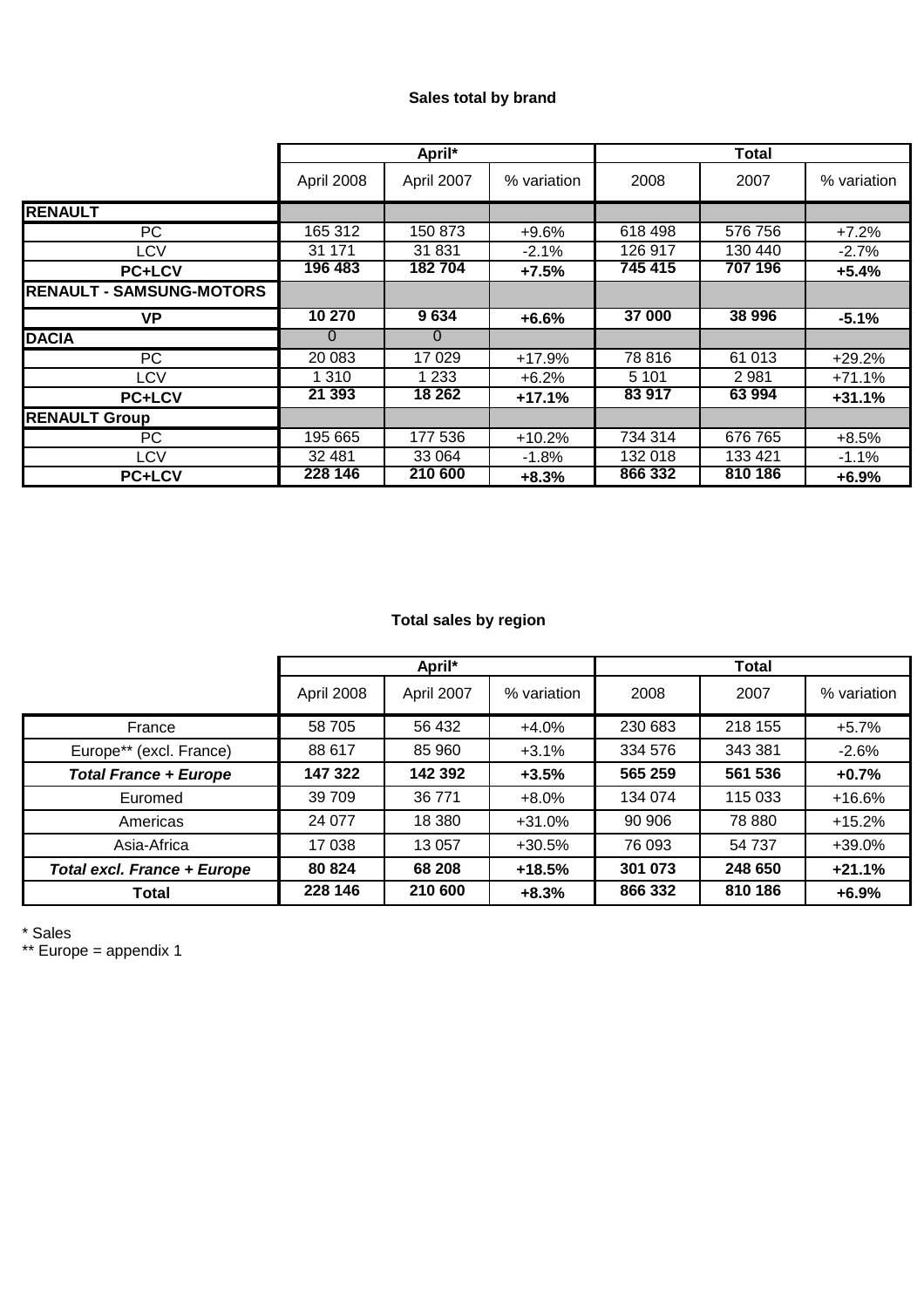# **Renault group's ten main markets at end-April 2008**

| <b>Countries</b>            | <b>Volumes PC+LCV (1)</b> | <b>Market share</b> |
|-----------------------------|---------------------------|---------------------|
| <b>FRANCE</b>               | 227 811                   | 25.7%               |
| <b>GERMANY</b>              | 59 070                    | 5.2%                |
| <b>SPAIN+CANARY ISLANDS</b> | 54 266                    | 10.2%               |
| IITALY                      | 49 508                    | 5.2%                |
| <b>UNITED KINGDOM</b>       | 48733                     | 5.0%                |
| <b>ROMANIA*</b>             | 36 546                    | 34.6%               |
| <b>BRAZIL</b>               | 36 259                    | 4.3%                |
| <b>SOUTH KOREA**</b>        | 36 222                    | 8.4%                |
| <b>RUSSIA</b>               | 35 352                    | 3.7%                |
| <b>BELGIUM+LUXEMBOURG</b>   | 27 932                    | 10.0%               |

(1) Registrations

| * Dacia                   | 28 579 |
|---------------------------|--------|
| * Renault                 | 7967   |
| ** Renault Samsung Motors | 36 222 |